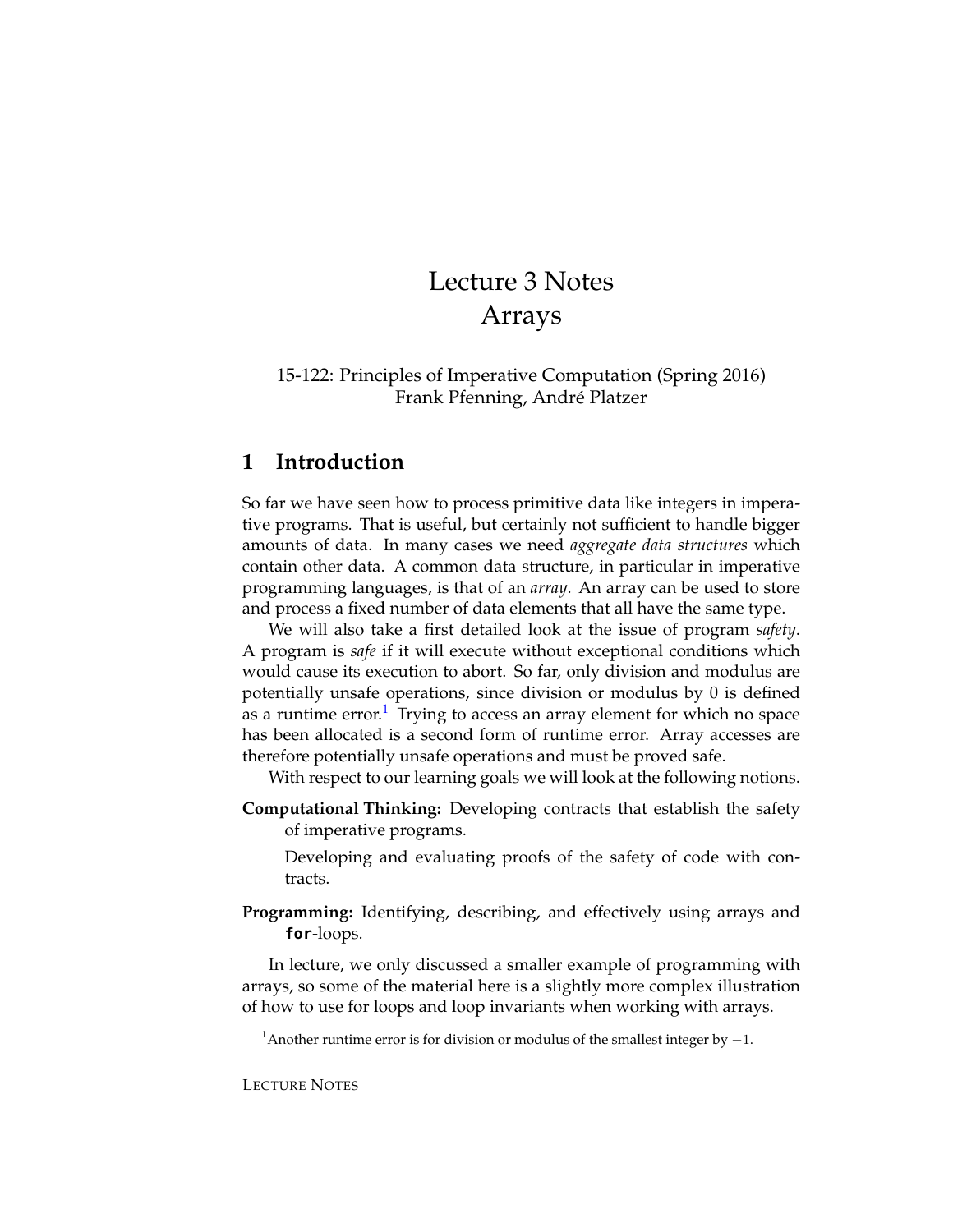#### **2 Using Arrays**

When t is a type, then  $t[]$  is the type of an array with elements of type t. Note that t is arbitrary: we can have an array of integers (**int**[]), and an array of booleans (**bool**[]) or an array of arrays of characters (**char**[][]). This syntax for the type of arrays is like Java, but is a minor departure from C, as we will see later in class.

Each array has a fixed size, and it must be explicitly allocated using the expression alloc\_array(t, n). Here t is the type of the array elements, and  $n$  is their number. With this operation, C0 will reserve a piece of memory with *n* elements, each having type  $t$ . Let's try in coin:

#### **% coin**

```
C0 interpreter (coin) 0.3.3 'Nickel'
Type '#help' for help or '#quit' to exit.
--> int[] A = alloc_array(int, 10);
A is 0x603A50 (int[] with 10 elements)
-->
```
The result may be surprising: A is an array of integers with 10 elements (obvious), but what does it mean to say A is  $\theta \times \text{ECE2FFF0}$  here? As we discussed in the lecture on [integers,](http://www.cs.cmu.edu/~rjsimmon/15122-m14/lec/02-ints.pdf) variables can only hold values of a small fixed size, the *word size* of the machine. An array of 10 integers would be 10 times this size, so we cannot hold it directly in the variable A. Instead, the variable A holds the *address* in memory where the actual array elements are stored. In this case, the address happens to be 0xECE2FFF0 (incidentally presented in hexadecimal notation), but there is no guarantee that the next time you run coin you will get the same address. Fortunately, this is okay because you cannot actually ever do anything directly with this address as a number and never need to either. Instead you access the array elements using the syntax  $A[i]$  where  $0 \leq i < n$ , where *n* is the length of the array. That is, A[0] will give you element 0 of the array, A[1] will be element 1, and so on. We say that arrays are *zero-based* because elements are numbered starting at 0. For example:

```
\leftarrow > A[0];
0 (int)
\leftarrow > A[1];
0 (int)
\leftarrow > A[2];
0 (int)
--> A[10];
```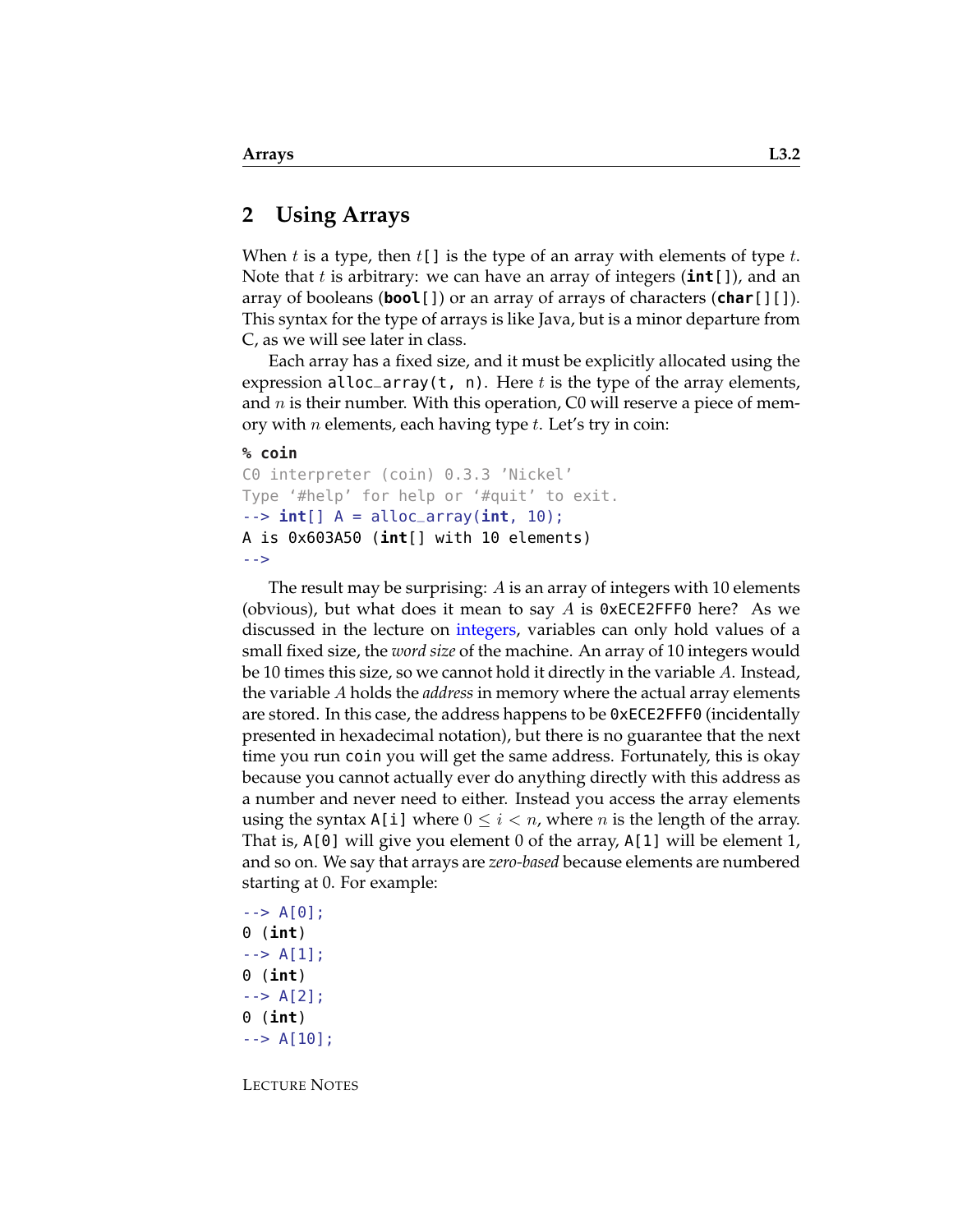```
Error: accessing element 10 in 10-element array
Last position: <stdio>:1.1-1.6
\leftarrow > A[-1];
Error: accessing negative element in 10-element array
Last position: <stdio>:1.1-1.6
-->
```
We notice that after allocating the array, all elements appear to be 0. This is guaranteed by the implementation, which initializes all array elements to a default value which depends on the type. The default value of type **int** is 0. Generally speaking, one should try to avoid exploiting implicit initialization because for a reader of the program it may not be clear if the initial values are important or not.

We also observe that trying to access an array element not in the specified range of the array will lead to an error. In this example, the valid accesses are A[0], A[1], . . ., A[9] (which comes to 10 elements); everything else is illegal. And every other attempt to access the contents of the array would not make much sense, because the array has been allocated to hold 10 elements. How could we ever meaningfully ask what its element number 20 is if it has only 10? Nor would it make sense to ask A[-4]. In both cases, coin and cc0 will give you an error message telling you that you have accessed the array outside the bounds. While an error is guaranteed in C0, in C no such guarantee is made. Accessing an array element that has not been allocated leads to *undefined behavior* and, in principle, anything could happen. This is highly problematic because implementations typically choose to just read from or write to the memory location where some element *would* be if it had been allocated. Since it has not been, some other unpredictable memory location may be altered, which permits infamous *buffer overflow attacks* which may compromise your machines.

How do we change an element of an array? We can use it on the lefthand side of an assignment. We can set  $A[i] = e$ ; as long as e is an expression of the right type for an array element. For example:

```
- > A[0] = 5; A[1] = 10; A[2] = 20;
A[0] is 5 (int)
A[1] is 10 (int)
A[2] is 20 (int)
-->
```
After these assignments, the contents of memory might be displayed as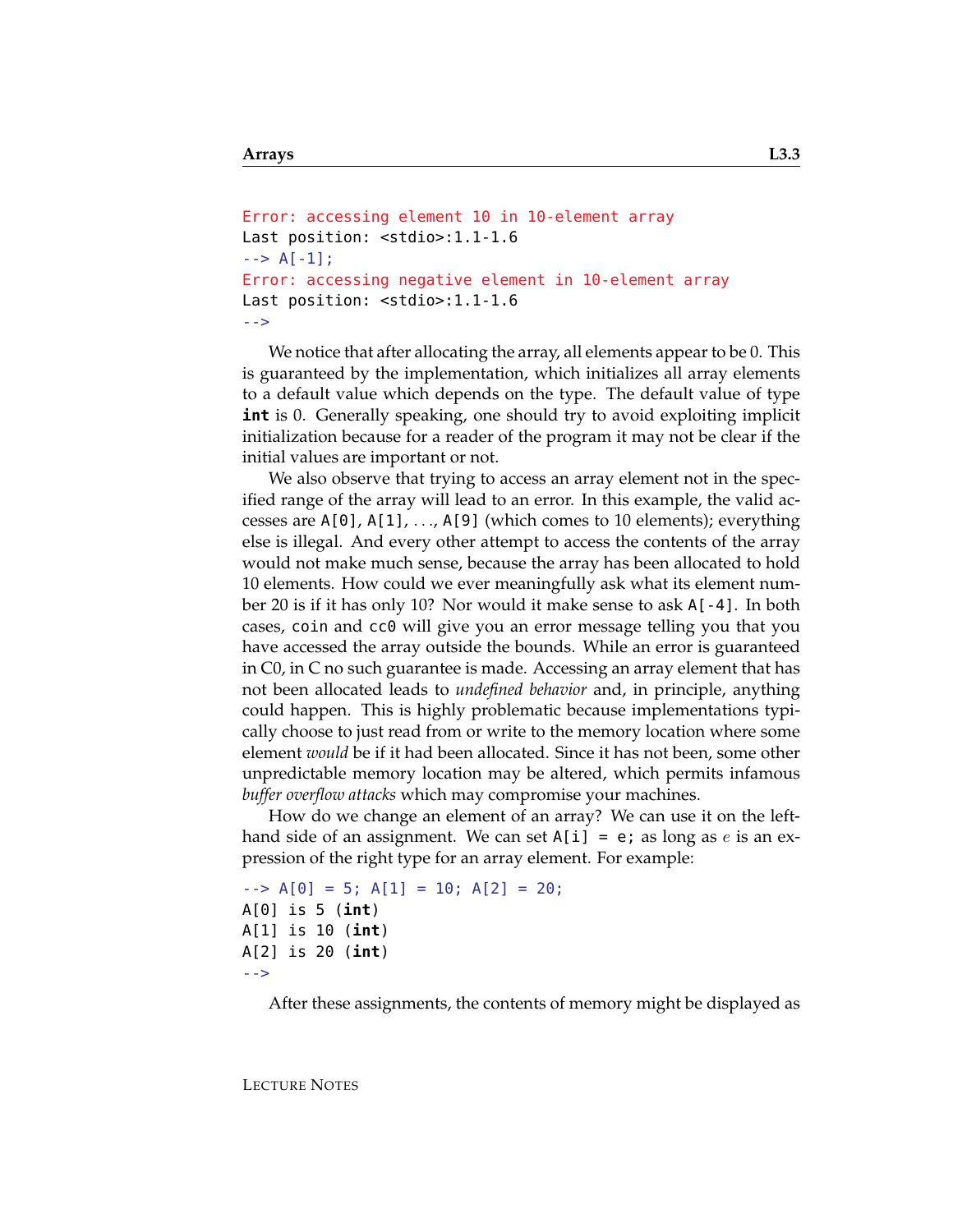follows, where  $A = 0xECE2FFF0$ :

| ECE30000   |      |      |            |                |                |                     |     |      |      |       |
|------------|------|------|------------|----------------|----------------|---------------------|-----|------|------|-------|
| 0xECE2FFF0 |      | F4   | F8         | FC.            |                | 04                  | 08  | 0C   | 10   | 14    |
|            |      | 10   | $\vert$ 20 | $\overline{0}$ | $\overline{0}$ | 0                   | l 0 |      |      |       |
|            | AMOI | A[1] | A[2]       |                |                | A[3] A[4] A[5] A[6] |     | A[7] | A[8] | -A[9] |

Recall that an assignment (like  $A[0] = 5$ ;) is a statement and as such has an effect, but no value. coin will print back the effect of the assignment. Here we have given three statements together, so all three effects are shown. Again, exceeding the array bounds will result in an error message and the program aborts, because it does not make sense to store data in an array at a position that is outside the size of that array.

```
\text{-} > \text{A} [10] = 100;Error: accessing element 10 in 10-element array
Last position: <stdio>:1.1-1.6
-->
```
# **3 Using For-Loops to Traverse Arrays**

A common pattern of access and traversal of arrays is for-loops, where an index  $i$  is counted up from 0 to the length of the array. To continue the example above, we can assign  $i^3$  to the *i*-th element of the array as follows:

```
--> for (int i = 0; i < 10; i++)
... A[i] = i * i * i;\leftarrow > A[6];
216 (int)
-->
```
Characteristically, the exit condition of the loop tests for  $i \lt n$  where i is the array index and  $n$  is the length of the array (here 10).

After we type in the first line (the header of the for-loop), coin responds with the prompt ... instead of -->. This indicates that the expression or statement it has parsed so far is incomplete. We complete it by supplying the body of the loop, the assignment  $A[i] = i * i * i;$ . Note that no assignment effect is printed. This is because the assignment is part of a loop. In general, coin will only print effects of top-level statements such as assignments, because when a complicated program is executed, a huge number of effects could be taking place.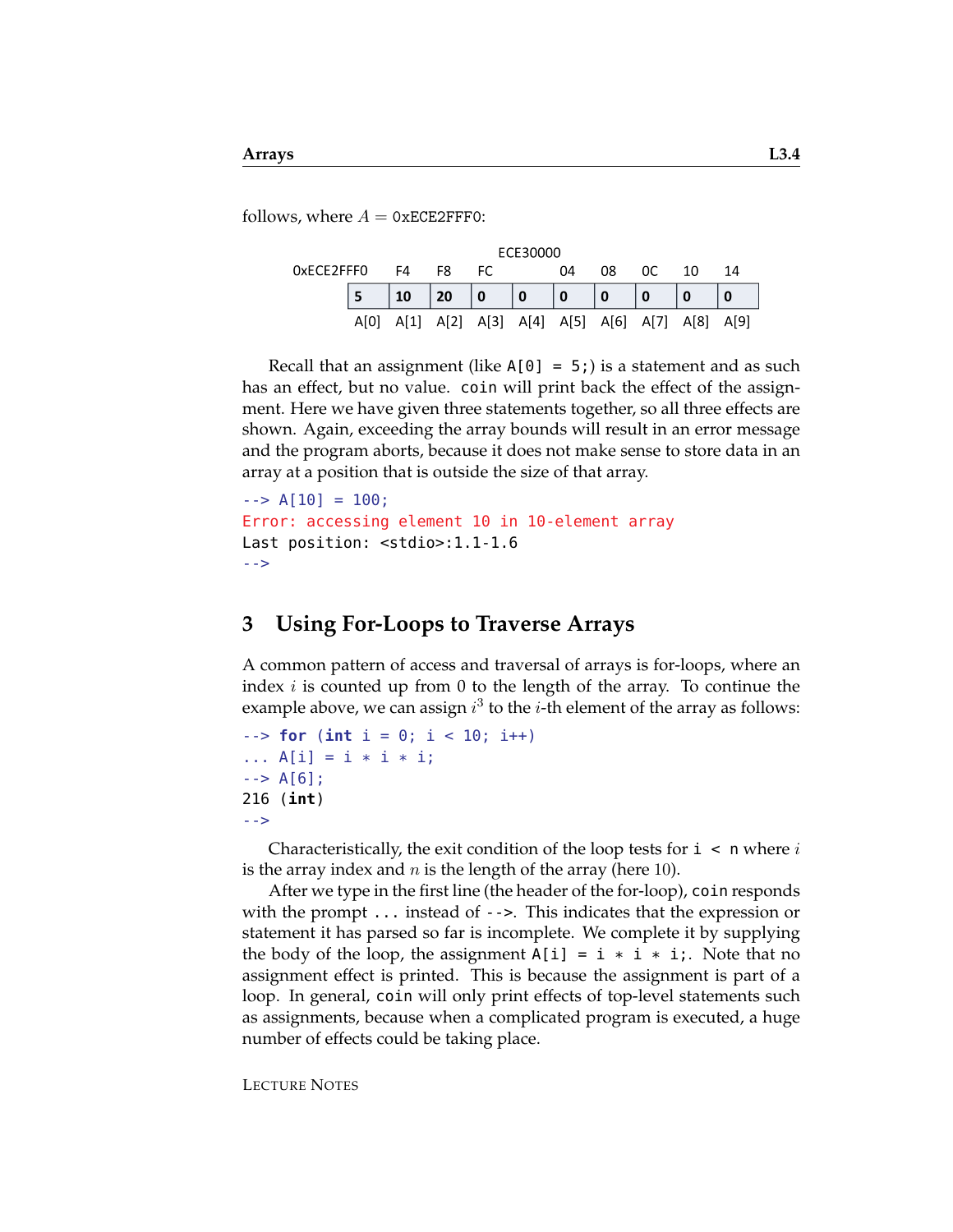### **4 Specifications for Arrays**

When we use loops to traverse arrays, we need to make sure that all the array accesses are in bounds. In many cases this is evident, but it can be tricky in particular if we have two-dimensional data (for example, images). As an aid to this reasoning, we state an explicit loop invariant which expresses what will be true on every iteration of the loop.

To illustrate arrays, we will expand on our previous example, filling an array with cubes.

```
1 int[] cubes(int n) {
\mathbf{int} [] \mathbf{A} = alloc_array(\mathbf{int}, n);
3
4 for (int i = 0; i < n; i++) {
5 \text{ A[i]} = i * i * i;6 }
7
8 return A;
9 }
```
This looks straightforward. Is there a problem with the code or will it run correctly? In order to understand whether this function works correctly, we systematically develop a specification for it.

The first problem is the safety of the call to alloc\_array, because allocating an array will fail if we ask for a negative number of elements. Since the number of elements we ask for in  $\text{alloc\_array}(\text{int}, n)$  is n, and n is a parameter passed to the function, we need to add  $n \geq 0$  into the precondition of the function.

For referring to the length of an array, C0 contracts have a special function  $\lambda$  length(A) that stands for the number of elements in the array A. Just like the  $\gamma$  result variable, the function  $\gamma$  length is part of the contract language and cannot be used in C0 program code. Its purpose is to be used in contracts to specify the requirements and behavior of a program. For the cubes function, we want to specify the post-condition that the length of the array that the function returns is  $n$ .

```
1 int[] cubes(int n)
2 //@requires n >= 0;
3 //@ensures \length(\result) == n;
4 {
5 int[] A = alloc_array(int, n);
6
```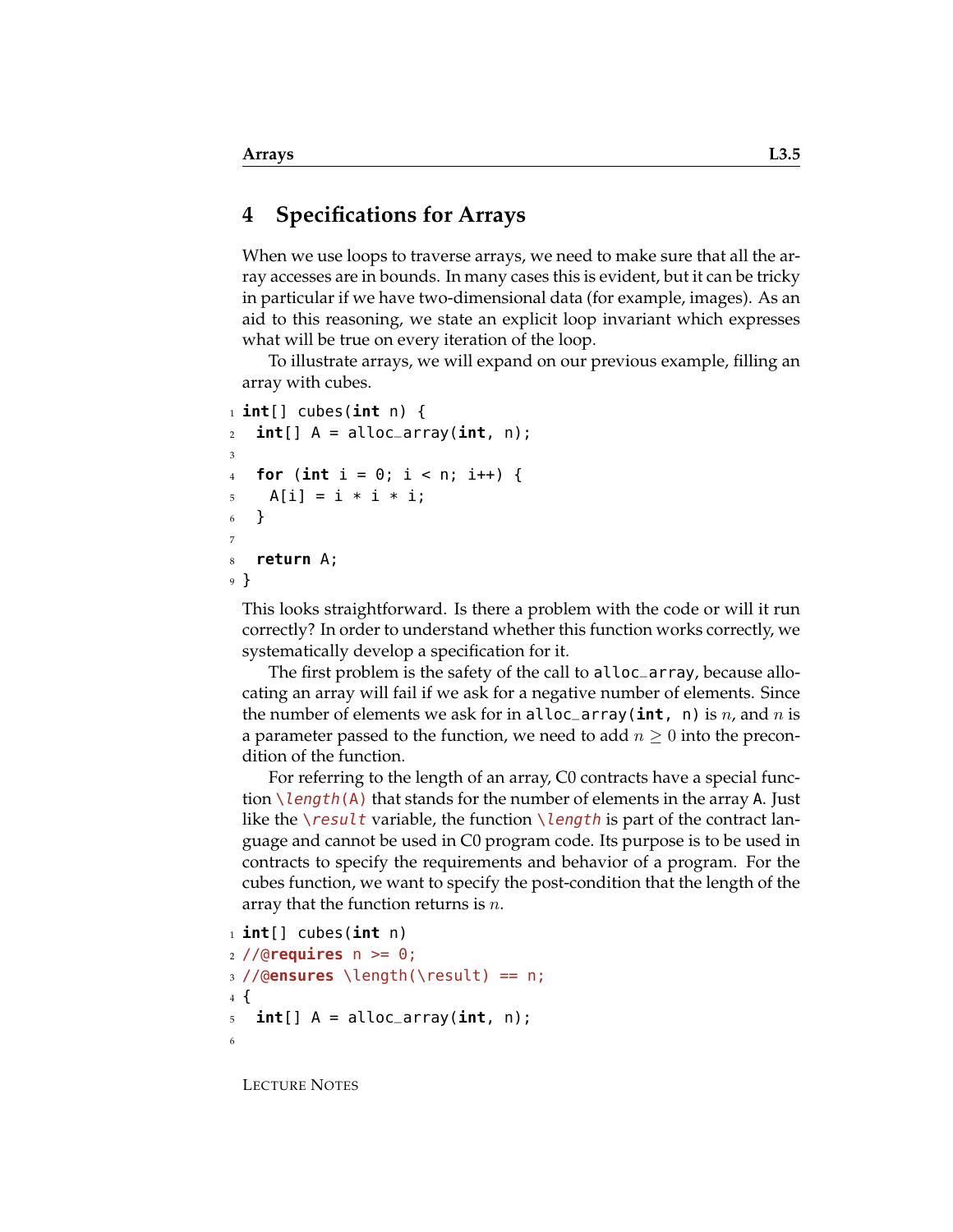```
7 for (int i = 0; i < n; i++) {
8 A[i] = i * i * i;
9 }
10
11 return A;
12 }
```
## **5 Loop Invariants for Arrays**

By writing specifications, we should convince ourselves that all array accesses will be within the bounds. In the loop, we access A[i], which would raise an error if i were negative or greater than  $\lambda$ length(A), because that would violate the bounds of the array.

Because n is not modified by the loop, we can use our knowledge that  $\lambda$ length(A) == n from A's declaration in conjunction with the loop guard  $i < n$  to conclude that i does not violate the upper bound (i.e., that  $i < \lceil \text{a} \rceil$ in each iteration of the loop). For the lower bound, we need to specify a loop invariant that ensures  $i \geq 0$ .

```
for (int i = 0; i < n; i++)//@loop_invariant <math>0 \leq i</math>;9 {
10 A[i] = i * i * i;11 }
```
Operationally, of course, we can reason that because i starts at 0 and only increments on every iteration, i can't ever be negative. But in this course we eschew such operational reasoning, instead encoding this information in loop invariant. We know that the loop invariant is true initially by the for loop's declaration: i is initially 0, and  $0 \leq 0$ . We furthermore know that, in an arbitrary iteration of the loop that initially  $i < n$  by the loop guard, so  $i' = i + 1$  cannot overflow to a negative number and the loop invariant is always preserved.

### **6 Aliasing**

We have seen assignments to array elements, such as  $A[0] = 0$ ; But we have also seen assignments to array variables themselves, such as

**int**[] A = alloc\_array(**int**, n);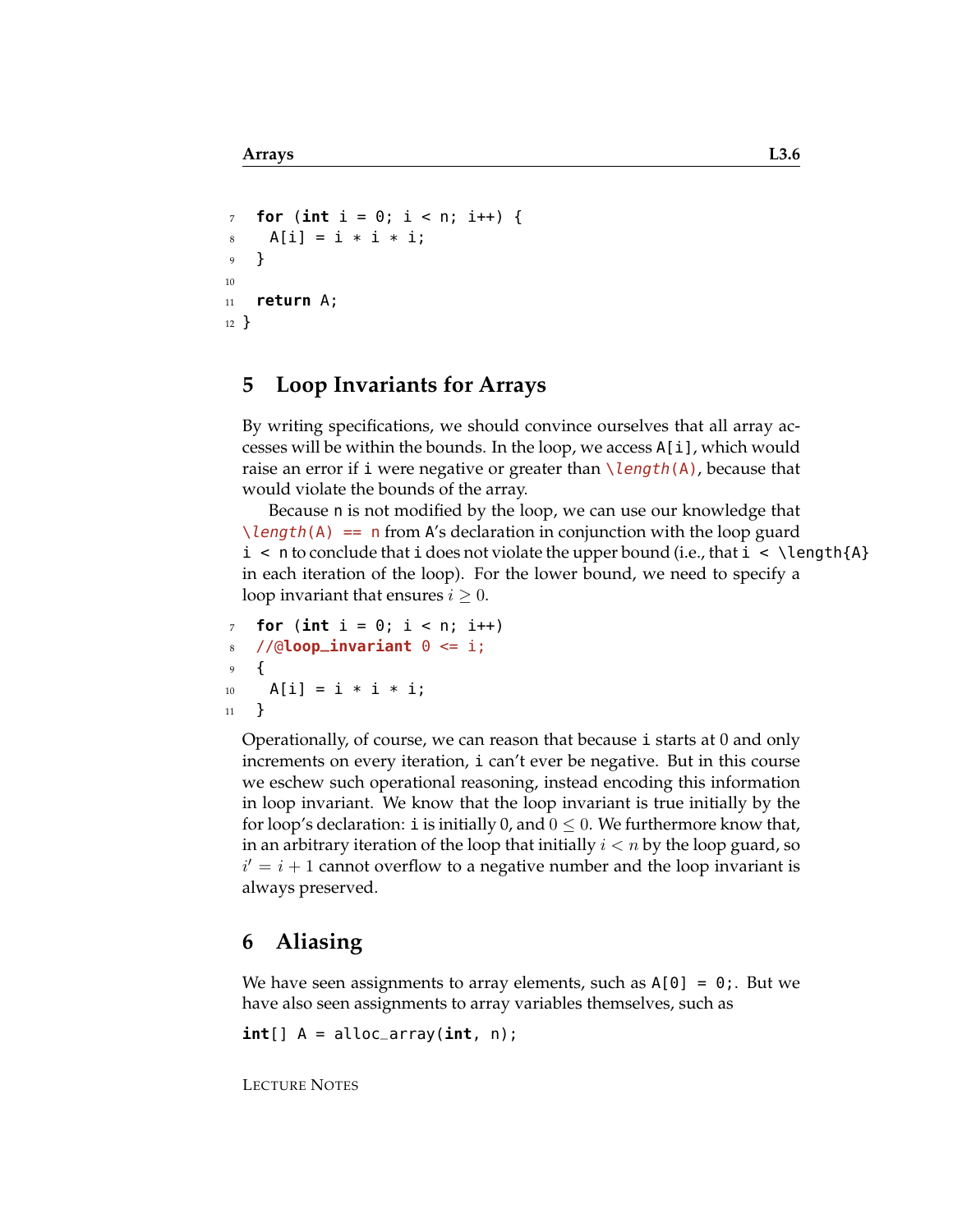What do they mean? To explore this, we separate the declaration of array variables (here:  $F$  and  $G$ ) from assignments to them.

**% coin -d cubes.c0**

```
C0 interpreter (coin) 0.3.3 'Nickel'
Type '#help' for help or '#quit' to exit.
--> int[] F;
--> int[] G;
-5 F = cubes(15);
F is 0xF6969A80 (int[] with 15 elements)
\leftarrow > G[2];
Error: uninitialized value used
Last position: <stdio>:1.1-1.5
\leftarrow > G = F;
G is 0xF6969A80 (int[] with 15 elements)
\leftarrow > G = cubes(10);
G is 0xF6969A30 (int[] with 10 elements)
-->
```
The first assignment to F is as expected: it is the address of an array with 15 elements. The use of G in G[2], of course, cannot succeed, because we have only declared G to have a type of integer arrays, but did not assign any array to G.

Afterward, however, when we assign G = F, then G and F (as locals) *hold the same address*! Holding the same address means that F and G are *aliased*. When we make the second assignment to G (changing its value) we get a new array, which is in fact smaller and definitely no longer aliased to F (note the different address). Aliasing (or the lack thereof) is crucial, because modifying one of two aliased arrays will also change the other. For example:

#### **% coin**

```
C0 interpreter (coin) 0.3.3 'Nickel'
Type '#help' for help or '#quit' to exit.
--> int[] A = alloc_array(int, 5);
A is 0xE8176FF0 (int[] with 5 elements)
--> int[] B = A;
B is 0xE8176FF0 (int[] with 5 elements)
\left[-\right] = 42;
A[0] is 42 (int)
\leftarrow > B[0];
42 (int)
```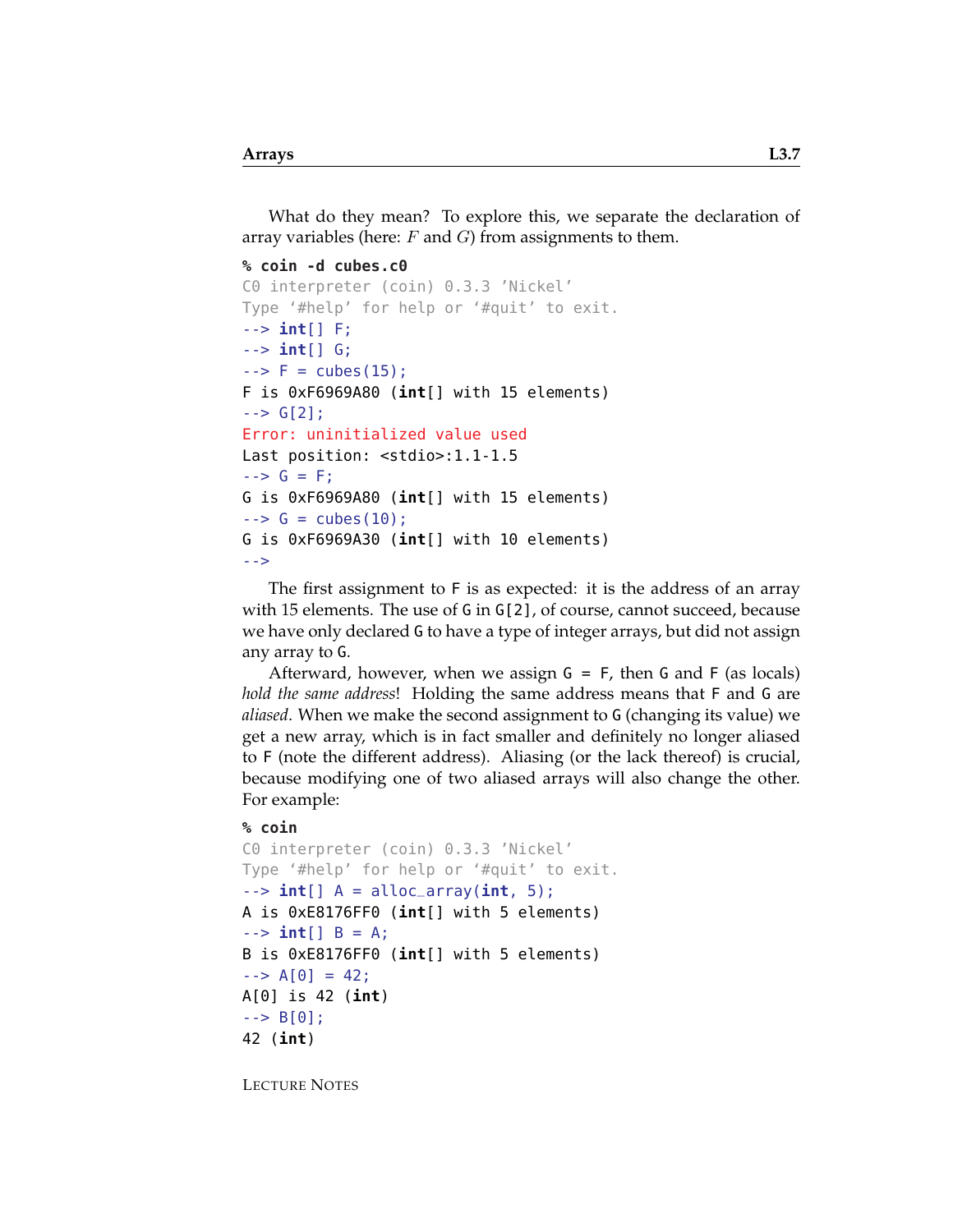#### -->

C0 has no built-in way to copy from one array to another (ultimately we will see that there are multiple meaningful ways to copy arrays of more complicated types). Here is a simple function to copy arrays of integers.

```
1 int[] array_copy(int[] A, int n)
2 //@requires 0 <= n && n <= \length(A);
3 //@ensures \length(\result) == n;
4 {
5 int[] B = alloc_array(int, n);
6
7 for (int i = 0; i < n; i++)\frac{s}{\sqrt{6}}loop_invariant \theta \leq i;
9 {
_{10} B[i] = A[i];11 }
12
13 return B;
14 }
```
For example, we can create  $B$  as a copy of  $A$ , and now assigning to the copy of  $B$  will not affect  $A$ . We will invoke coin with the  $-$ d flag to make sure that if a pre- or post-condition or loop invariant is violated we get an error message.

```
% coin copy.c0 -d
C0 interpreter (coin) 0.3.3 'Nickel'
Type '#help' for help or '#quit' to exit.
--> int[] A = alloc_array(int, 10);
A is 0xF3B8DFF0 (int[] with 10 elements)
- > for (int i = 0; i < 10; i++) A[i] = i*i;
\left[-\right] int[] B = array_copy(A, 10);
B is 0xF3B8DFB0 (int[] with 10 elements)
\left[-\right] - \left[-\right] B[9];
81 (int)
\leftarrow > A[9] = 17;
A[9] is 17 (int)
\leftarrow > B[9];
81 (int)
-->
```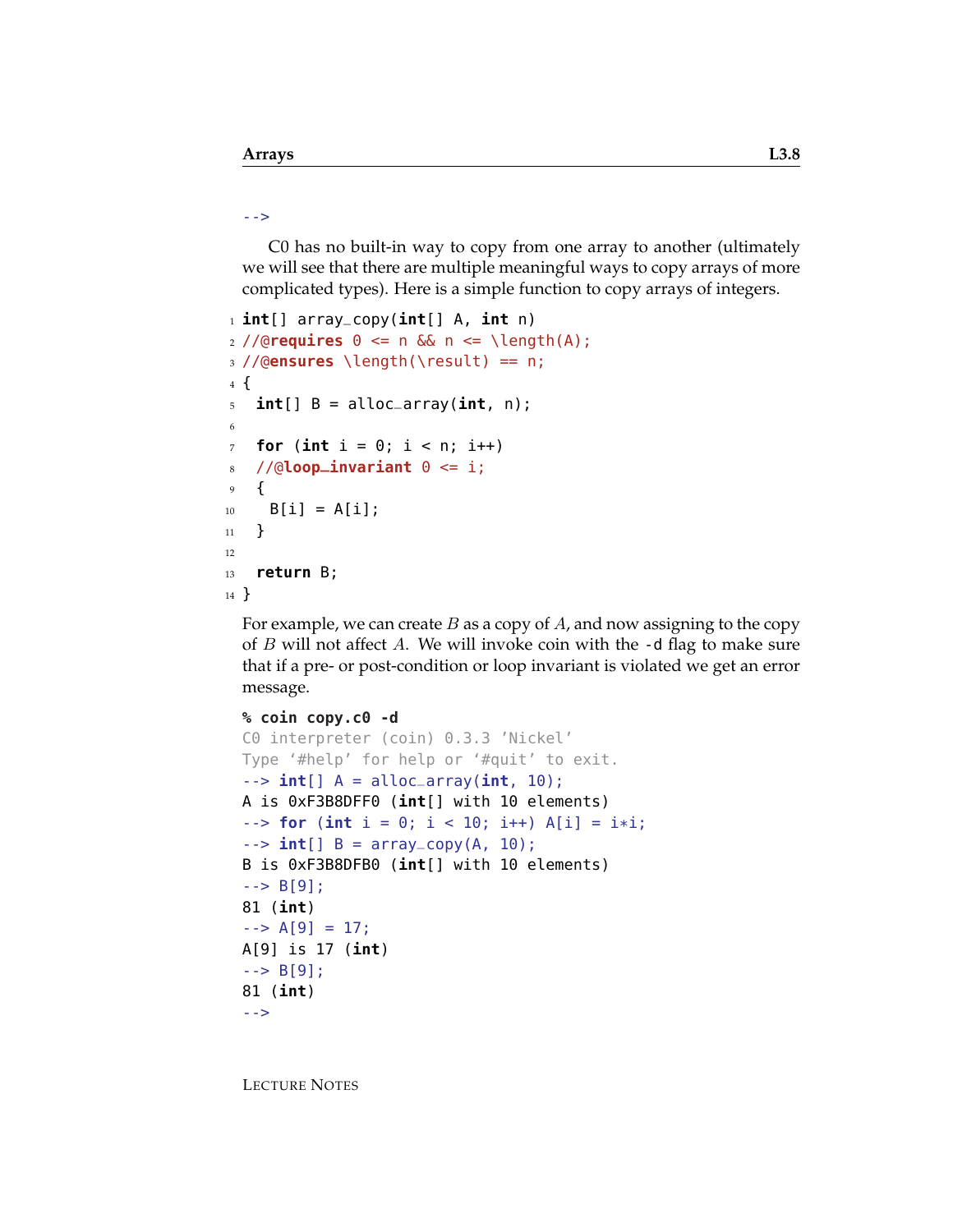### **7 Implementation Note**

Internally, arrays are stored in the area of the memory called the *heap*. Memory on the heap is allocated with alloc\_array (which returns the address of an array) and 'alloc' (which returns a pointer). In C0, memory is not explicitly deallocated, but it is *garbage collected* in the sense that memory that can no longer be accessed from within the running program is freed so that it can be used to satisfy future allocation requests.

In order to check whether array accesses are in bounds, the C0 runtime system must store not only the array data, but also the length of the array. In the running program, this information can not be accessed directly: given an array we cannot obtain its length. This is mostly in order to simulate safe programming practices in C. For example, when arrays are passed as arguments to functions we usually also pass (a bound on) their length.

However, in *contracts* (that is, function preconditions @requires, postconditions @ensures, loop invariants @loop\_invariant and C0 assertions @assert) we can refer to the length of an array using the special function \length. We have already used this in the examples above. For example, the copy function

```
1 int[] array_copy(int[] A, int n)
2 //@requires 0 <= n && n <= \length(A);
3 //@ensures \length(\result) == n;
4 ;
```
requires n to be smaller than the length of the parameter array A and ensures that the result array will have length n.

### **Exercises**

**Exercise 1.** *Write a function* array\_part *that creates a copy of a part of a given array, namely the elements from position* i *to position* j*. Your function should have prototype*

#### **int**[] array\_part(**int**[] A, **int** i, **int** j);

*Develop a specification and loop invariants for this function. Prove that it works correctly by checking the loop invariant and proving array bounds.*

**Exercise 2.** *Write a function* copy\_into *that copies a part of a given array* source*, namely* n *elements starting at position* i*, into another given array* target*, starting at position* j*. Your function should have prototype*